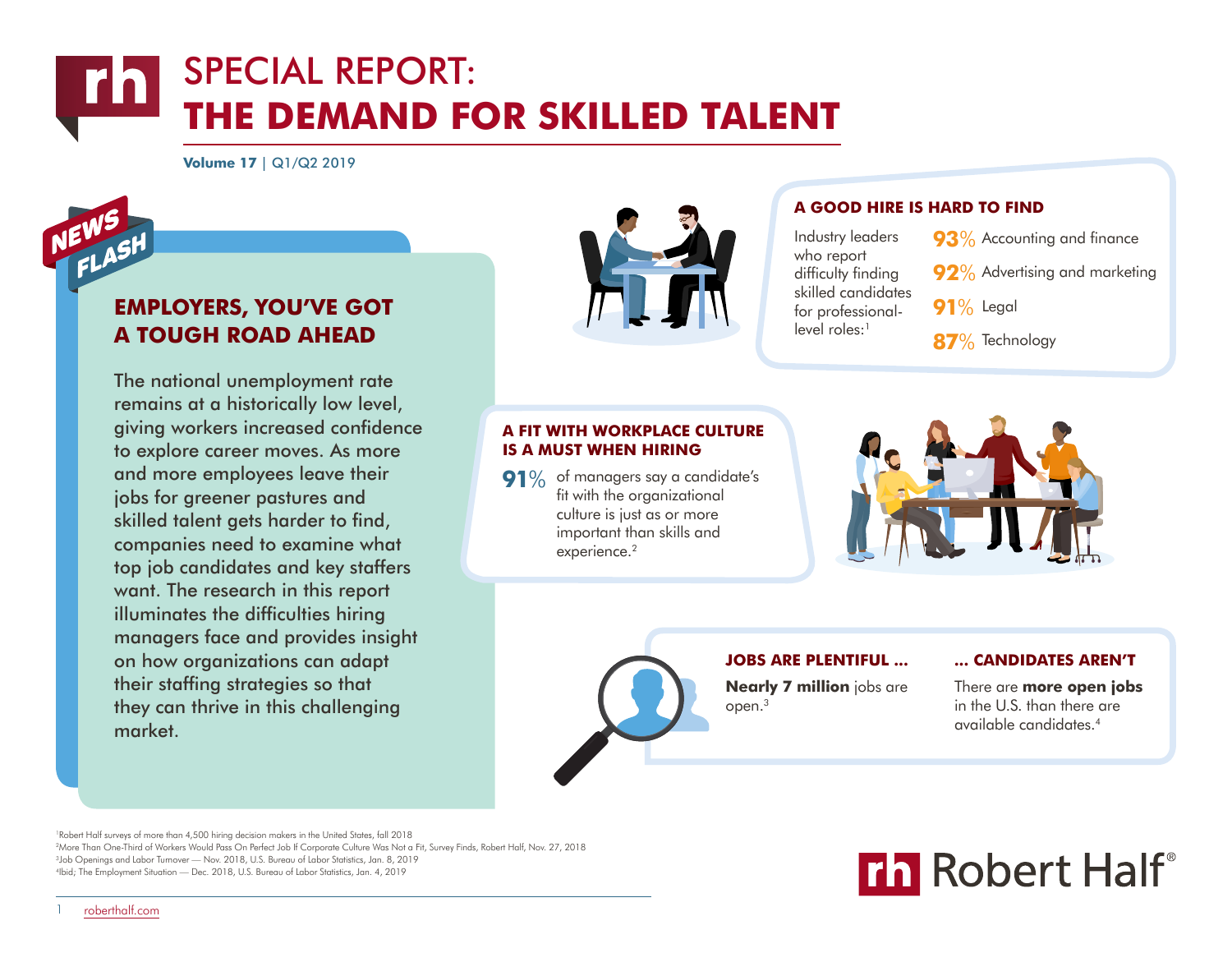**Volume 17** | Q1/Q2 2019

# WORKERS ARE WILLING TO LEAVE THEIR JOBS

Employees are confident when looking for new jobs and are increasingly leaving for more promising opportunities. Employers who don't pay attention to what's important to workers risk losing them to competitors.

# **TOP TALENT MAY BE EXPLORING THEIR OPTIONS**



- **78**% of workers feel comfortable looking for a new job while employed<sup>5</sup>
- **64**% of employees are likely to search for another job while at work<sup>6</sup>

 Majority of Workers Comfortable Looking for New Job While Employed, Accountemps, Nov. 5, 2018 6 Ibid Are You Underpaid?, Robert Half, Aug. 28, 2018 44 Percent of Workers Would Quit Their Job for a Bigger Paycheck, OfficeTeam, July 9, 2018

# BAD COMMUTES CAN MAKE EMPLOYEES HIT THE ROAD9

## **23**% of workers have quit a job due to a bad commute.

Cities that top the list:

- 1. Chicago
- 2. Miami

3. New York

4. San Francisco

## **22**% of employees say commuting to work has gotten worse in the past five years.

Cities that top the list:

- 1. Seattle
- 2. Denver
- 3. Austin and San Francisco (tie)

**60**% of workers' say their companies haven't done anything to address commuting concerns.

> 9 Nearly One-Quarter of Workers Have Left a Job Due to a Bad Commute, Robert Half, Sept. 24, 2018

\* Respondents whose commute has gotten worse



**MONEY MATTERS**

 $\mathbf{46}\%$  of workers feel underpaid<sup>7</sup>

**44**% would quit their jobs for a bigger paycheck<sup>8</sup>

Source: Job Openings and Labor Turnover Survey (Nov. 2016 – Nov. 2018), U.S. Bureau of Labor Statistics. Figures are seasonally adjusted. P = Preliminary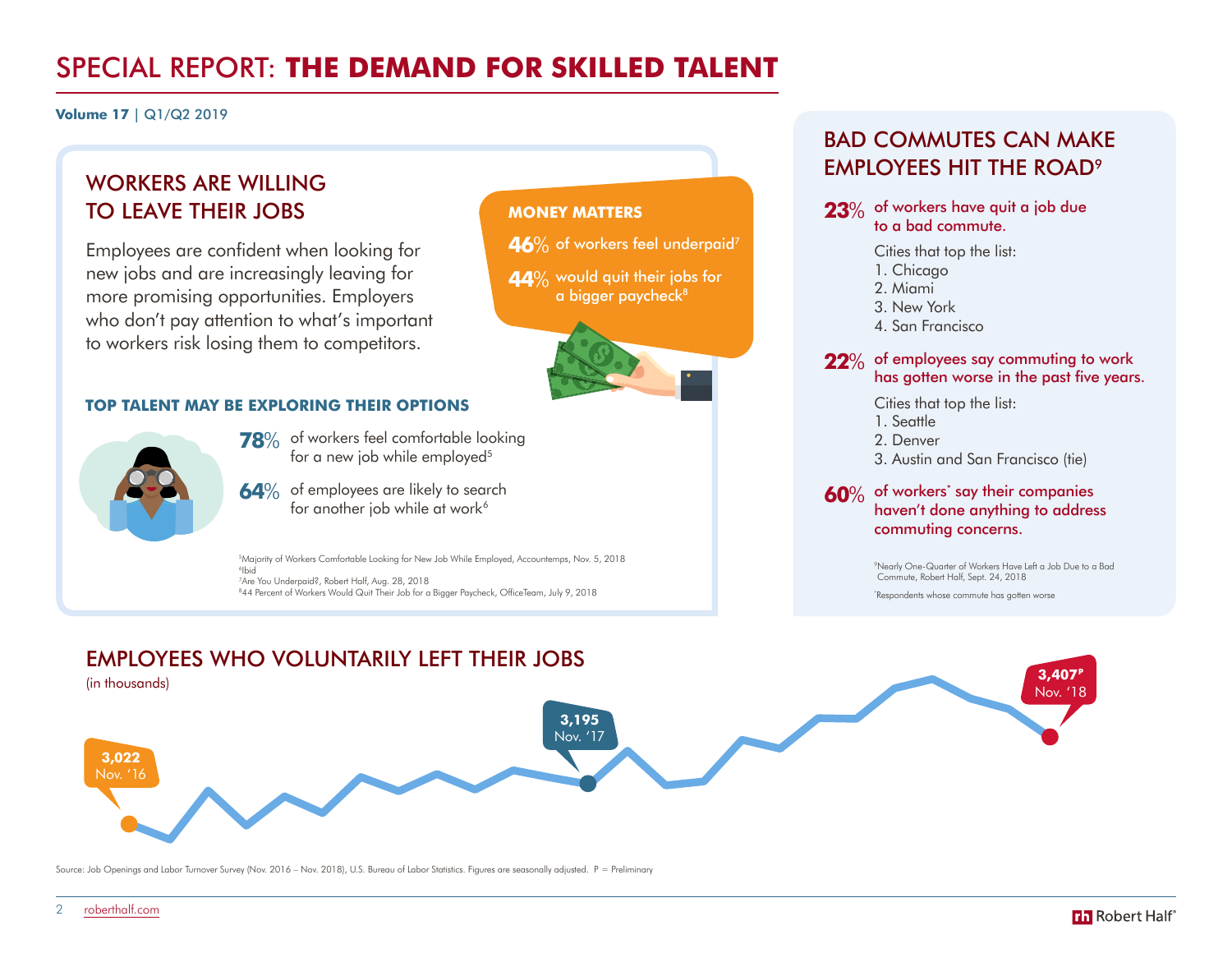**Volume 17** | Q1/Q2 2019

# PERKS AND INCENTIVES WORKERS WANT MOST

Many employers just aren't meeting workers' expectations. If you don't offer the perks or incentives they want, employees and job candidates could find them elsewhere.

### **PAID TIME OFF**

**Job seekers want 14 days**,

on average, when joining a new company.<sup>10</sup>

**Companies offer 10 days**, on average, to employees with less than 5 years' tenure.<sup>11</sup>



<sup>10</sup>Robert Half survey of more than 1,500 workers in North America 11Robert Half survey of more than 600 HR managers in North America

<sup>12</sup>Employers and Workers Not in Sync on Popular Office Perks, Robert Half, Oct. 25, 2018 (Top responses shown)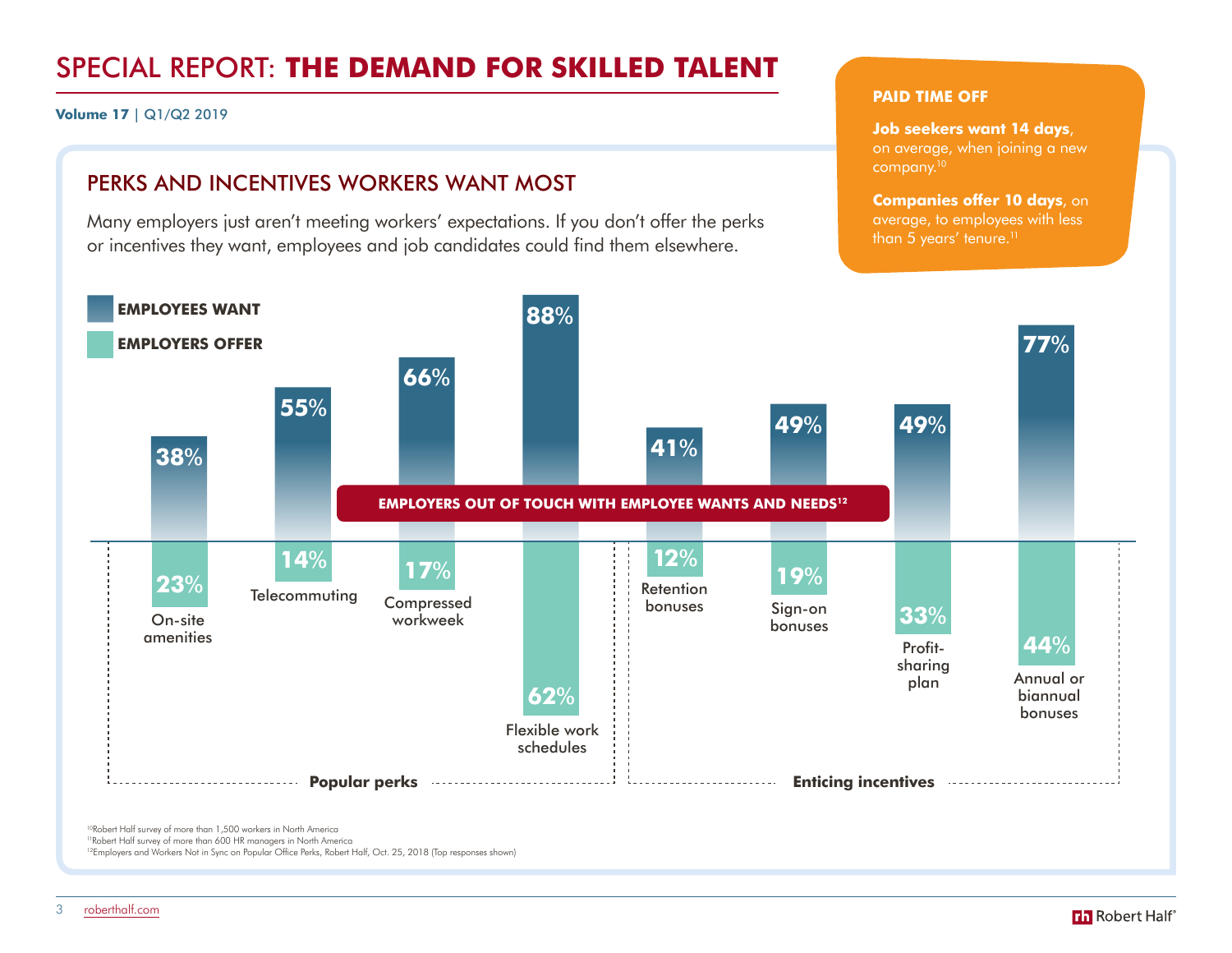**Volume 17** | Q1/Q2 2019

# POSITIONS IN TOP DEMAND Q4 2018 Unemployment Rates For Select Positions are Shown in Bold<sup>13</sup>

#### **[ACCOUNTING AND FINANCE](https://www.roberthalf.com/salary-guide/accounting-and-finance)**

**Accounting clerks 2.1**%

Accounts payable specialists Accounts receivable clerks Accounting managers Business analysts Business systems analysts Compliance analysts **Controllers Financial analysts 1.2**%

- **Financial managers 2.6**%
- 1.6% Information technology auditors
- 1.6% Internal auditors Payroll managers
- 1.6% Senior accountants
- **Staff accountants 1.6**%

#### **[LEGAL](https://www.roberthalf.com/salary-guide/legal)**

Compliance analysts Contract managers

- **In-house counsel 0.2**% Litigation support/eDiscovery managers
- **Midlevel associates 0.2**%
- **Paralegals/legal assistants 3.8**%

## **[TECHNOLOGY](https://www.roberthalf.com/salary-guide/technology)**

- Business intelligence analysts
- Cloud architects
- Cloud systems engineers
- Data scientists
- **Database administrators 1.2**% DevOps engineers Full-stack developers
- **Help desk and desktop support 3.5**% **professionals**
	- IoT specialists
- **Mobile and software developers 1.2**%
- **Network administrators 1.0**%
- **Network architects 0.3**%

Security professionals (data, information, network, systems, cloud)

**Systems administrators 1.0**%

#### **[ADMINISTRATIVE AND OFFICE SUPPORT](https://www.roberthalf.com/salary-guide/administrative)**

- **Administrative assistants 2.7**% Customer service representatives Executive assistants
- **HR specialists 3.6**%
- 
- 
- **Office clerks 2.7**% **Receptionists**

Search engine optimization (SEO) and search engine marketing (SEM) specialists

Social media managers

- **User interface (UI) designers 1.7**%
- **User experience (UX) designers 1.7**%

**[CREATIVE AND MARKETING](https://www.roberthalf.com/salary-guide/creative-and-marketing)**

Content strategists

Digital strategists **Email marketing specialists 3.9**% Front-end web developers

Project managers **Public relations managers 2.8**%

**Hybrid designers 1.7**%

**Digital marketing managers 2.1**%

**Marketing analytics managers 2.1**%

**Copy editors 2.1**%

## **HEALTHCARE**

Coding professionals

Insurance verification/authorization clerks

Medical collections specialists

Receptionists, front desk coordinators and schedulers

Revenue cycle analysts

<sup>13</sup>Current Population Statistics, U.S. Bureau of Labor Statistics, Jan. 4, 2019. Percentages reflect unemployment rates for select positions that are at or below the national unemployment rate for Dec. 2018.

[roberthalf.com](https://www.roberthalf.com/)